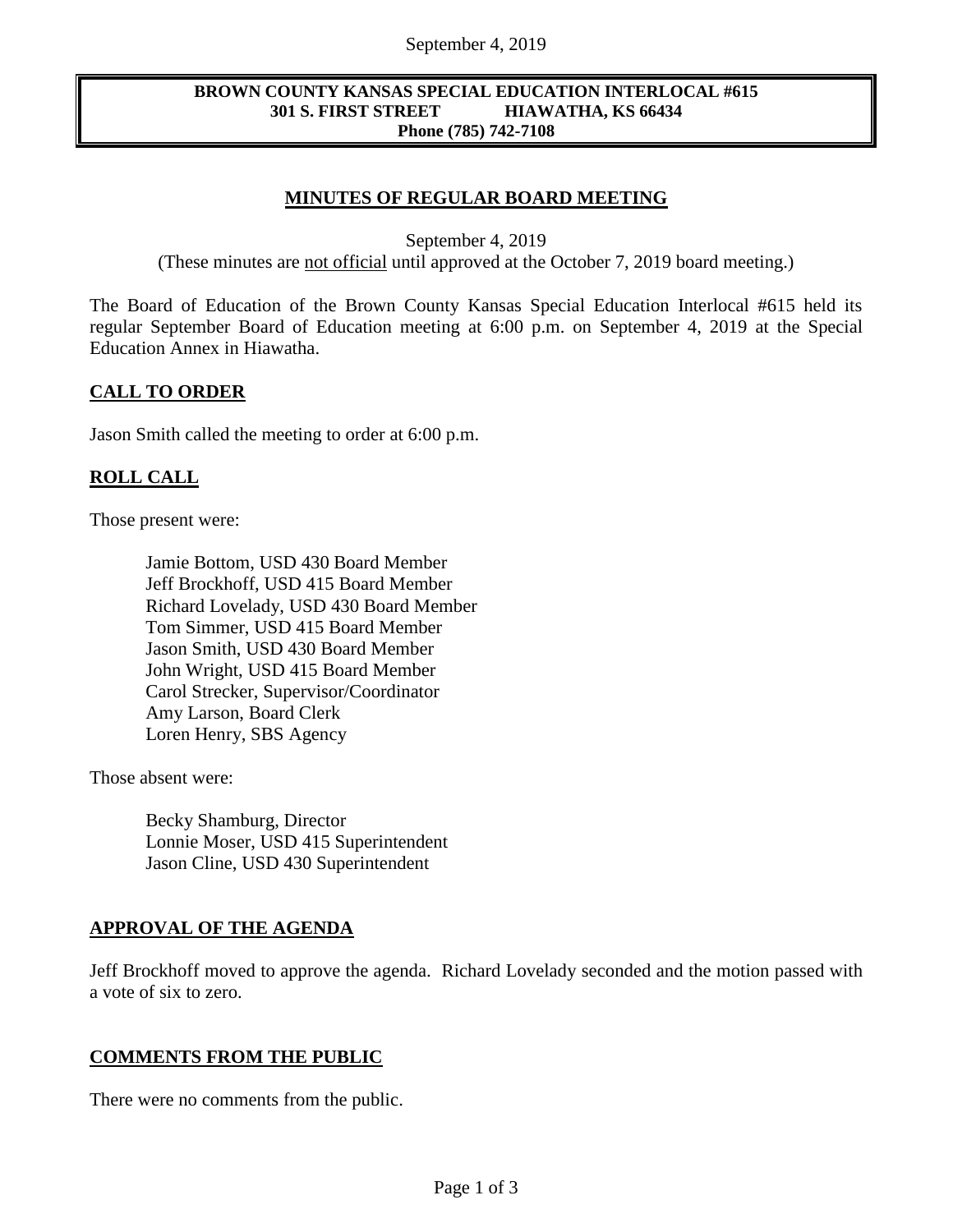# **COMMENTS FROM THE PRESIDENT**

There were no comments from the President.

## **APPROVAL OF THE CONSENT AGENDA**

Jeff Brockhoff moved to approve the consent agenda with removal of hiring Lisa Brownlee as a para and with the additional bills. Tom Simmer seconded and the motion passed with a vote of six to zero. Included in the consent agenda were:

- 1. Approval of the minutes of the August 7, 2019 regular board meeting.
- 2. Approval of the Bills for the Month of September 2019.
- 3. Accept the treasurer's report for the month of September 2019.
- 4. Hire Christine Hester and Jeannie Clouse as paras.
- 5. Accept the resignation of para Jamie Jacobson and termination of para Christine Hester.

# **INSURANCE REVIEW AND ACTION TO ACCEPT INSURANCE QUOTE – SBS AGENCY**

Loren Henry of SBS Agency presented the 2019-2020 insurance premium. The premium increased slightly. There was discussion that followed.

John Wright moved to approve the 2019-2020 insurance premium from SBS Agency with liability only on the 2007 Chrysler Sebring and to obtain the increase in premium for raising liability coverages from \$500,000 to \$1,000,000. Jeff Brockhoff seconded and the motion passed with a vote of six to zero.

Loren Henry will get Amy the increase in premium for increased liability coverage. The board will review that premium increase at the October board meeting.

# **DIRECTOR'S REPORT**

Amy Larson stated that with the downpours recently, the entrance to the Annex gets water leakage on the floor. The tile and carpet at the entrance will need to be replaced in the near future. The backflow repair on the boiler has not begun yet.

There was consensus among the board members to move the October board meeting to October 7 at 5:30 pm. The original board meeting would interfere with required Mandt training for Director Shamburg.

### **EXECUTIVE SESSION TO DISCUSS NON-ELECTED PERSONNEL**

At 6:15 pm, Richard Lovelady moved to go into executive session for 5 minutes to discuss negotiable items as allowed for employer-employee negotiations under KOMA, to discuss employees per nonelected personnel exemption under KOMA, and to discuss confidential student personnel relating to actions adversely or favorably affecting a student under KOMA and reconvene at 6:20 pm. Tom Simmer seconded and the motion passed with a vote of six to zero. The executive session was necessary to ensure a fair and equitable contract and protect the privacy of those individuals discussed.